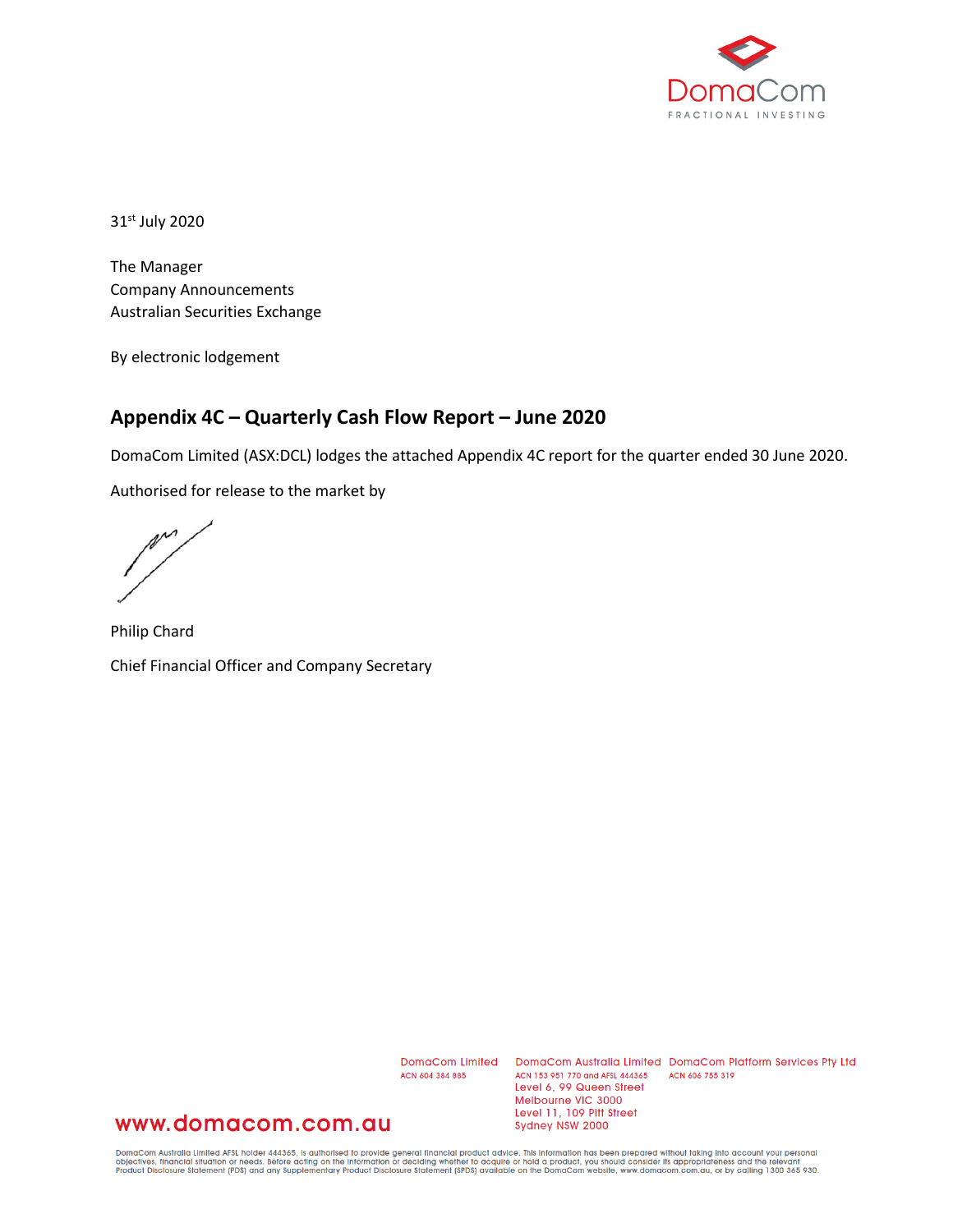## **Appendix 4C**

# **Quarterly cash flow report for entities subject to Listing Rule 4.7B**

#### **Name of entity**

DomaCom Limited (ASX Code: DCL)

|  | -<br>٠ |  |
|--|--------|--|
|--|--------|--|

69 604 384 885 30 June 2020

**ABN Quarter ended ("current quarter")**

|     | <b>Consolidated statement of cash flows</b>         | <b>Current quarter</b><br>\$A'000 | Year to date<br>$(12$ months)<br>\$A'000 |
|-----|-----------------------------------------------------|-----------------------------------|------------------------------------------|
| 1.  | Cash flows from operating activities                |                                   |                                          |
| 1.1 | Receipts from customers                             | 106                               | 395                                      |
| 1.2 | Payments for                                        |                                   |                                          |
|     | research and development<br>(a)                     |                                   |                                          |
|     | product manufacturing and operating<br>(b)<br>costs | (59)                              | (232)                                    |
|     | advertising and marketing<br>(c)                    | (143)                             | (492)                                    |
|     | leased assets<br>(d)                                | (35)                              | (140)                                    |
|     | staff costs<br>(e)                                  | (413)                             | (1,778)                                  |
|     | (f)<br>administration and corporate costs           | (296)                             | (1, 334)                                 |
| 1.3 | Dividends received (see note 3)                     |                                   |                                          |
| 1.4 | Interest received                                   |                                   |                                          |
| 1.5 | Interest and other costs of finance paid            | (129)                             | (537)                                    |
| 1.6 | Income taxes paid                                   |                                   |                                          |
| 1.7 | Government grants and tax incentives                |                                   | 394                                      |
| 1.8 | Other (provide details if material)                 |                                   |                                          |
| 1.9 | Net cash from / (used in) operating<br>activities   | (968)                             | (3,717)                                  |

|     |     | Cash flows from investing activities                                     |      |      |
|-----|-----|--------------------------------------------------------------------------|------|------|
| 2.1 |     | Payments to acquire:                                                     |      |      |
|     | (a) | entities                                                                 |      |      |
|     | (b) | businesses                                                               |      |      |
|     | (c) | property, plant and equipment                                            | (4)  |      |
|     | (d) | investments                                                              |      |      |
|     | (e) | intellectual property                                                    |      |      |
|     | (f) | other non-current assets (payments for<br>capitalised development costs) | (97) | (538 |

ASX Listing Rules Appendix 4C (01/12/19) Page 1 + See chapter 19 of the ASX Listing Rules for defined terms.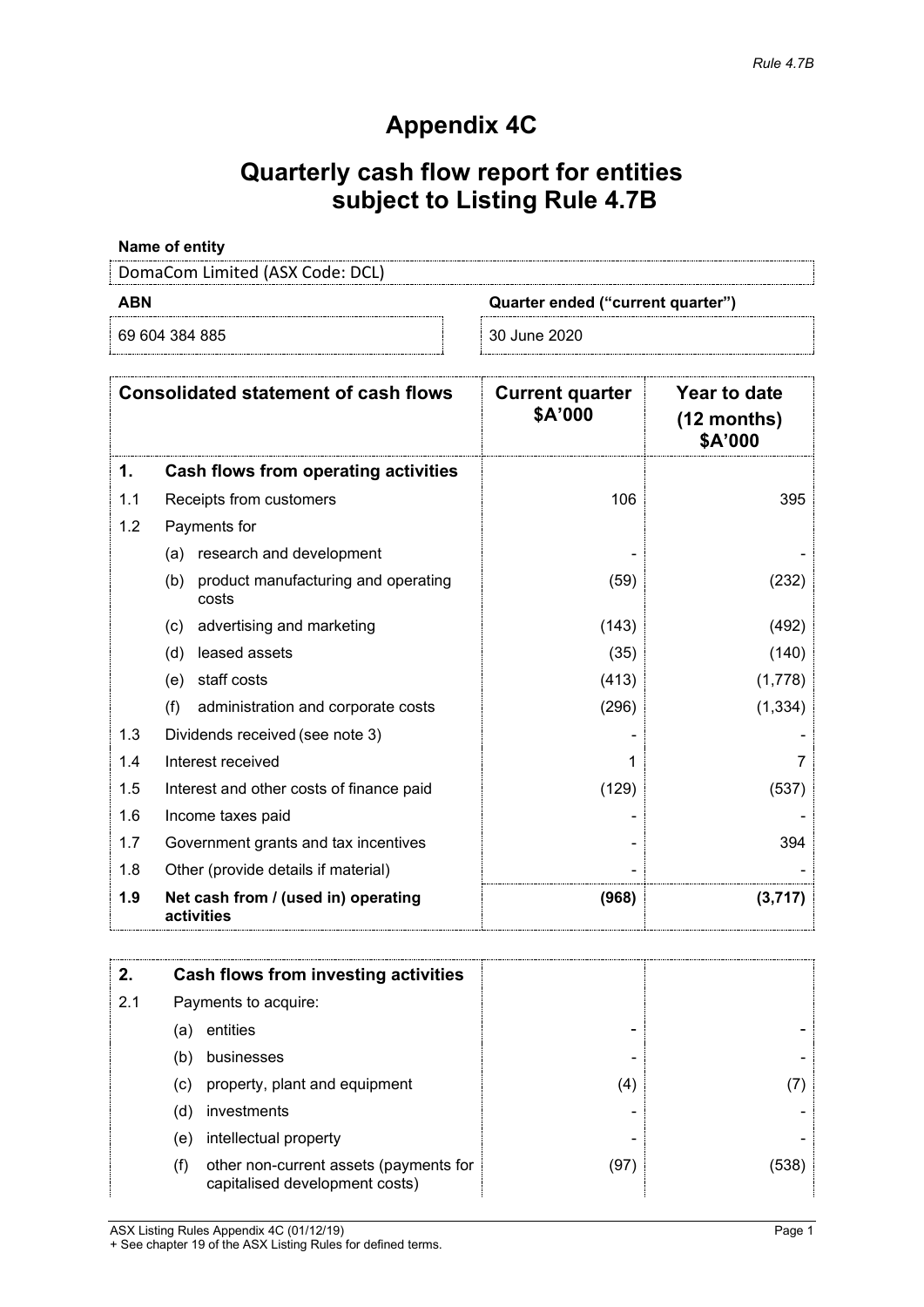|     | <b>Consolidated statement of cash flows</b>       | <b>Current quarter</b><br>\$A'000 | <b>Year to date</b><br>$(12$ months)<br><b>\$A'000</b> |
|-----|---------------------------------------------------|-----------------------------------|--------------------------------------------------------|
| 2.2 | Proceeds from disposal of:                        |                                   |                                                        |
|     | entities<br>(a)                                   |                                   |                                                        |
|     | (b)<br>businesses                                 |                                   |                                                        |
|     | property, plant and equipment<br>(c)              |                                   |                                                        |
|     | (d)<br>investments                                |                                   | 34                                                     |
|     | intellectual property<br>(e)                      |                                   |                                                        |
|     | (f)<br>other non-current assets                   |                                   |                                                        |
| 2.3 | Cash flows from loans to other entities           | 802                               | (1)                                                    |
| 2.4 | Dividends received (see note 3)                   |                                   |                                                        |
| 2.5 | Other (provide details if material)               |                                   |                                                        |
| 2.6 | Net cash from / (used in) investing<br>activities | 701                               | (512)                                                  |

| 3.   | <b>Cash flows from financing activities</b>                                                   |       |       |
|------|-----------------------------------------------------------------------------------------------|-------|-------|
| 3.1  | Proceeds from issues of equity securities<br>(excluding convertible debt securities)          |       | 6,107 |
| 3.2  | Proceeds from issue of convertible debt<br>securities                                         |       |       |
| 3.3  | Proceeds from exercise of options                                                             |       |       |
| 3.4  | Transaction costs related to issues of<br>equity securities or convertible debt<br>securities | (393) | (993) |
| 3.5  | Proceeds from borrowings                                                                      |       |       |
| 3.6  | Repayment of borrowings                                                                       |       | 200   |
| 3.7  | Transaction costs related to loans and<br>borrowings                                          |       |       |
| 3.8  | Dividends paid                                                                                |       |       |
| 3.9  | Other (provide details if material)                                                           |       |       |
| 3.10 | Net cash from / (used in) financing<br>activities                                             | (393) | 4,914 |

|     | Net increase / (decrease) in cash and<br>cash equivalents for the period |       |        |
|-----|--------------------------------------------------------------------------|-------|--------|
| 4.1 | Cash and cash equivalents at beginning of<br>period                      | 2.114 | 769    |
| 4.2 | Net cash from / (used in) operating<br>activities (item 1.9 above)       | (968  | (3.717 |
| 4.3 | Net cash from / (used in) investing activities<br>(item 2.6 above)       | 701   |        |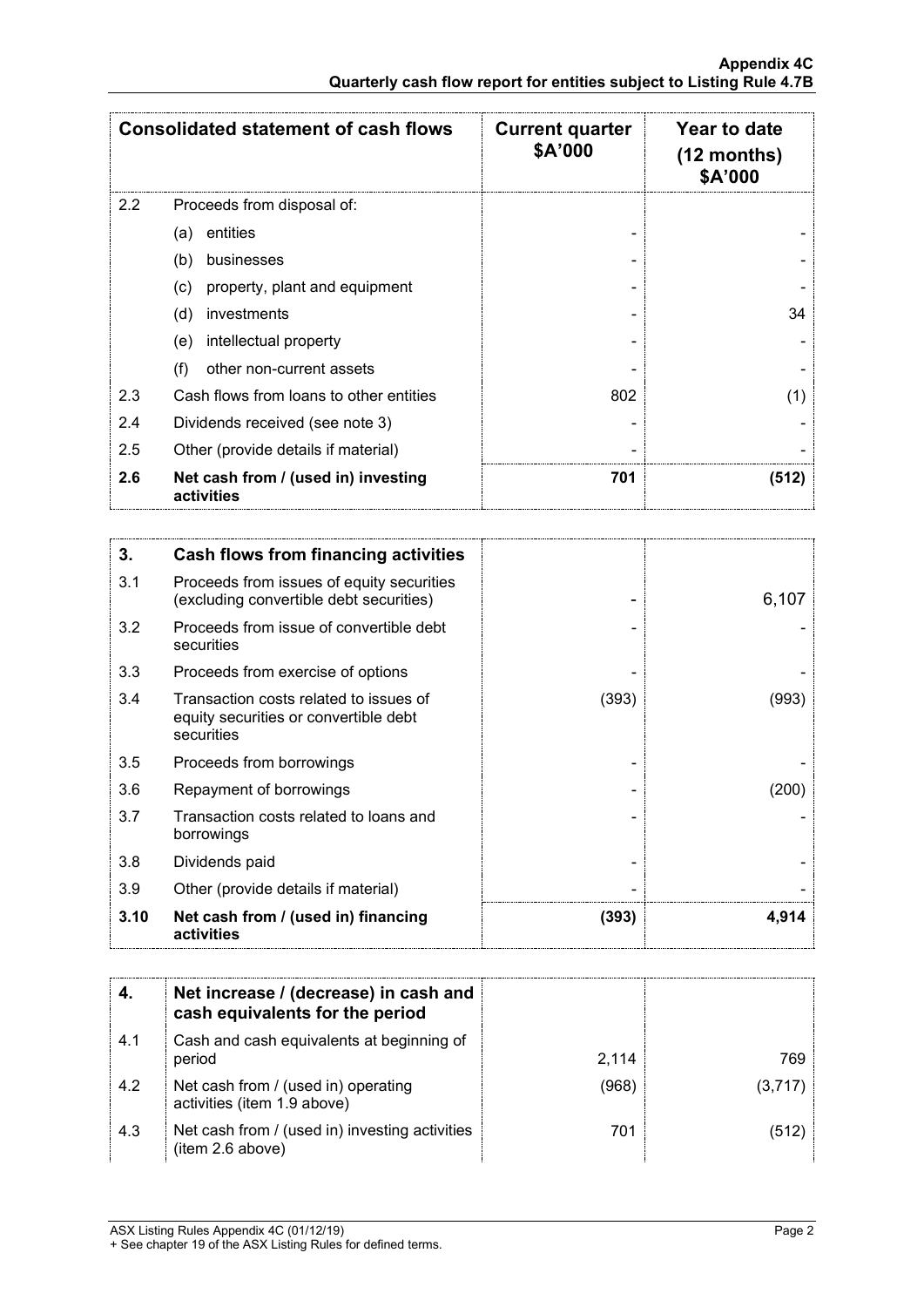|     | Consolidated statement of cash flows                                | <b>Current quarter</b><br>\$A'000 | Year to date<br>$(12$ months)<br>\$A'000 |
|-----|---------------------------------------------------------------------|-----------------------------------|------------------------------------------|
| 4.4 | Net cash from / (used in) financing activities<br>(item 3.10 above) | (393)                             | 4 914                                    |
| 4.5 | Effect of movement in exchange rates on<br>cash held                |                                   |                                          |
| 4.6 | Cash and cash equivalents at end of<br>period                       | 1.454                             | -454                                     |

| 5   | Reconciliation of cash and cash<br>equivalents<br>at the end of the quarter (as shown in the<br>consolidated statement of cash flows) to the<br>related items in the accounts | <b>Current quarter</b><br>\$A'000 | <b>Previous quarter</b><br>\$A'000 |
|-----|-------------------------------------------------------------------------------------------------------------------------------------------------------------------------------|-----------------------------------|------------------------------------|
| 5.1 | Bank balances                                                                                                                                                                 | 1.414                             | 2.074                              |
| 5.2 | Call deposits                                                                                                                                                                 |                                   |                                    |
| 5.3 | <b>Bank overdrafts</b>                                                                                                                                                        |                                   |                                    |
| 5.4 | Other (provide details)                                                                                                                                                       | 40                                |                                    |
| 5.5 | Cash and cash equivalents at end of<br>quarter (should equal item 4.6 above)                                                                                                  | 1.454                             |                                    |

| 6.  | Payments to related parties of the entity and their<br>associates |
|-----|-------------------------------------------------------------------|
| 6.1 | Aggregate amount of payments to related parties and their         |

| <b>Current quarter</b><br>\$A'000 |       |
|-----------------------------------|-------|
|                                   | (184) |
|                                   | 802   |

6.2 Aggregate amount of payments to related parties and their associates included in item 2

associates included in item 1

Note: if any amounts are shown in items 6.1 or 6.2, your quarterly activity report must include a description of, and an explanation for, such payments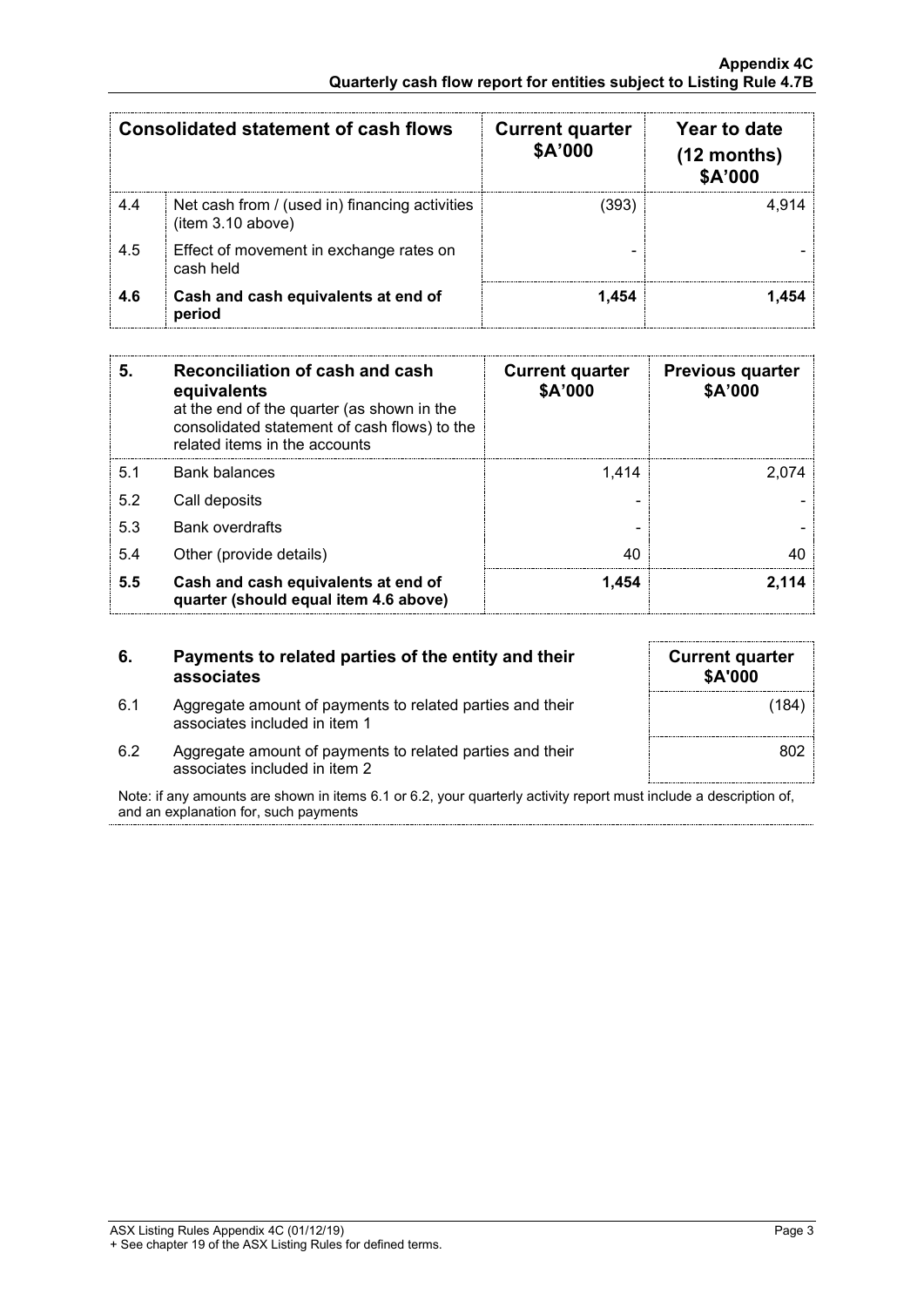### **7. Financing facilities**

- 
- 7.2 Credit standby arrangements
- 7.3 Other (convertible notes)
- 7.4 **Total financing facilities** 3,600 3,600

| 7.  | <b>Financing facilities</b><br>Note: the term "facility' includes all forms of financing<br>arrangements available to the entity. | <b>Total facility</b><br>amount at quarter<br>end | Amount drawn at<br>quarter end<br>\$A'000 |
|-----|-----------------------------------------------------------------------------------------------------------------------------------|---------------------------------------------------|-------------------------------------------|
|     | Add notes as necessary for an understanding of the<br>sources of finance available to the entity.                                 | \$A'000                                           |                                           |
| 71  | Loan facilities                                                                                                                   |                                                   |                                           |
| 7.2 | Credit standby arrangements                                                                                                       |                                                   |                                           |
| 7.3 | Other (convertible notes)                                                                                                         | 3.600                                             | 3.600                                     |
| 7.4 | <b>Total financing facilities</b>                                                                                                 | 3.600                                             |                                           |

### 7.5 **Unused financing facilities available at quarter end** -

7.6 Include in the box below a description of each facility above, including the lender, interest rate, maturity date and whether it is secured or unsecured. If any additional financing facilities have been entered into or are proposed to be entered into after quarter end, include a note providing details of those facilities as well.

 $$650,000$  was raised through the issue of unsecured 3 Year Convertible Notes on  $25<sup>th</sup>$ January 2018 to various note holders with an annual coupon of 10% payable quarterly in arrears. On 18<sup>th</sup> May 2020 the maturity date was extended by 1 year to  $25<sup>th</sup>$  January 2022.

\$2,950,000 was raised through the issue of secured 2 Year Convertible Notes on  $7<sup>th</sup>$ December 2018 to Thundering Herd Fund No.1 and Thundering Herd Pty Ltd with an annual coupon of 15% payable quarterly in arrears. On 18<sup>th</sup> May 2020 the maturity date was extended by 1 year to 7<sup>th</sup> December 2021.

| 8.  | Estimated cash available for future operating activities                     | <b>\$A'000</b> |
|-----|------------------------------------------------------------------------------|----------------|
| 8.1 | Net cash from / (used in) operating activities (Item 1.9)                    | 968            |
| 8.2 | Cash and cash equivalents at quarter end (Item 4.6)                          | 1.454          |
| 8.3 | Unused finance facilities available at quarter end (Item 7.5)                |                |
| 8.4 | Total available funding (Item $8.2 +$ Item $8.3$ )                           | 1 454          |
| 8.5 | Estimated quarters of funding available (Item 8.4 divided by<br>Item $8.1$ ) |                |

- 8.6 If Item 8.5 is less than 2 quarters, please provide answers to the following questions:
	- 1. Does the entity expect that it will continue to have the current level of net operating cash flows for the time being and, if not, why not?

Answer: Yes - the Company expects that it will continue to have the current level of net operating cash flows. The revenue is driven by the level of Fund Under Management that continues to grow. However, as set out in Section 1, the main factor in the short term currently driving cash flows is operational costs. These are carefully monitored and are expected to remain at the current level.

2. Has the entity taken any steps, or does it propose to take any steps, to raise further cash to fund its operations and, if so, what are those steps and how likely does it believe that they will be successful?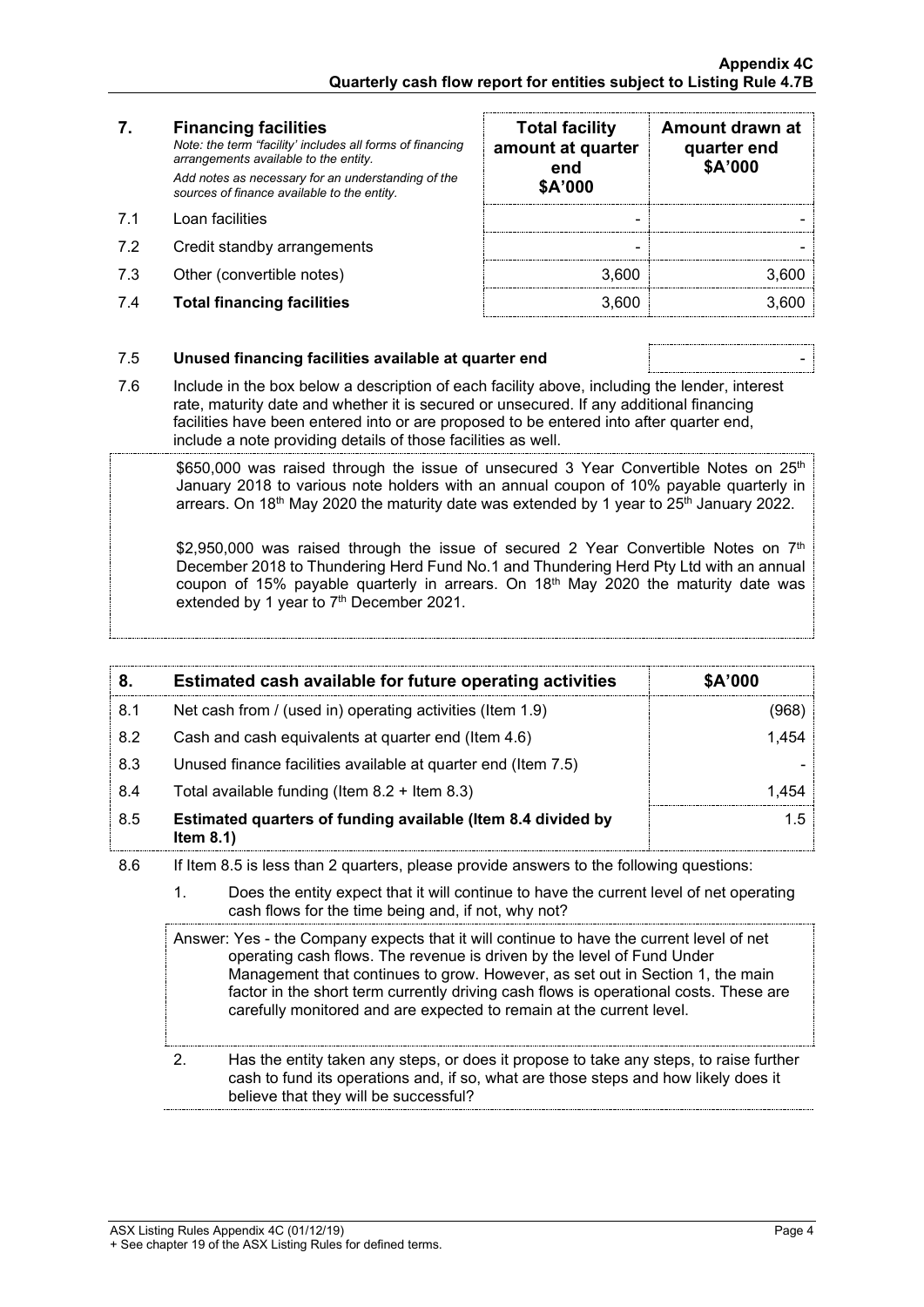Answer: Yes – the Company proposes to raise further cash to fund its operations. The steps it has taken include: extending the maturity date of outstanding Convertible Notes (completed 18th May 2020). refreshing the ability to raise capital under listing Rule 7.1 (Approved in the EGM held on 22nd July 2020). - confidential discussions with an institution to participate in a private placement. Further information will be released to the market in line with the Continuous Disclosure Requirements of Chapter 3 of the ASX Rules. The Company has demonstrated the ability to raise capital. Recent activity includes 4 separate private placements in 2019 and 2020 and a successful Entitlement Offer. 3. Does the entity expect to be able to continue its operations and to meet its business objectives and, if so, on what basis? Answer: Yes – the Company expects to continue its operations and meet its business objectives based on the following: The key driver of revenue growth is Funds Under Management (FUM) that has grown by 82% over the past 18 months. New products continue to be developed to drive future FUM growth. For example: the recently announced Rent-To-Own product (ASX announcement 9 July 2020) spans the investment/tenant gap enabling more tenants to escape the rental cycle. The Equity Mortgage product is being developed to be Shariah compliant and targeting the Australian Islamic community and other communities that are prohibited from borrowing money. Senior Equity Release is being rolled out that allows retirees to access equity within their home. Currently a program is being run to accredit financial advisers to allow them to use this innovative product. An EGM was held on  $22<sup>nd</sup>$  July 2020 that refreshed the ability to raise capital under ASX listing Rule 7.1.

### **Compliance statement**

- 1 This statement has been prepared in accordance with accounting standards and policies which comply with Listing Rule 19.11A.
- 2 This statement gives a true and fair view of the matters disclosed.

Date: ...31st July 2020.........................................................................

Authorised by: ...Philip Chard, Chief Financial Officer and Company Secretary........................ (Name of body or officer authorising release – see note 4)

#### **Notes**

1. This quarterly cash flow report and the accompanying activity report provide a basis for informing the market about the entity's activities for the past quarter, how they have been financed and the effect this has had on its cash position. An